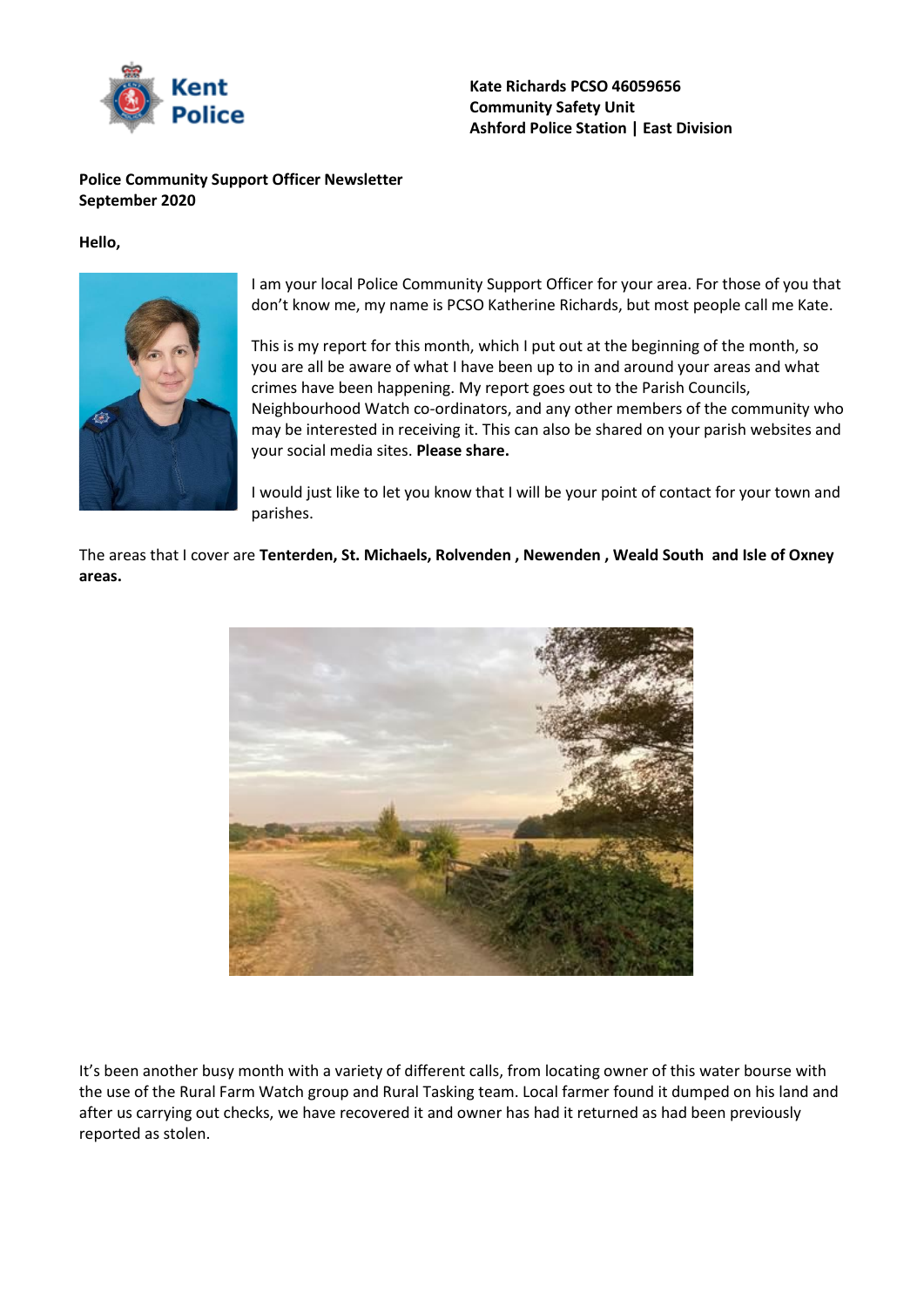



We have had various break in's in the past month in rural location, so please report anything you see of people acting suspiciously or out of place, as this can sometimes paint a picture.

It's been nice to see local business i.e. shops pubs and restaurants have been starting to get busier and the communities starting to come out more. I really do enjoy being able to catch up with the local residents on my patch, and please if you see me come over for a chat. Social distancing rules still apply, for updates please see the government website.

As parish meetings start to get back to normal, I will try and attend when I am able depending on operational needs.

Please can I make everyone aware on how you can report crimes and what maybe happening in your area.

- 101 non emergency line for reporting information or can ask for myself to contact you.
- **999 -** emergency line crimes that are happening there and then i.e hare coursing, someone breaking in, you feel alarmed or distressed.
- **Live Chat**  [www.kent.police.uk](http://www.kent.police.uk/)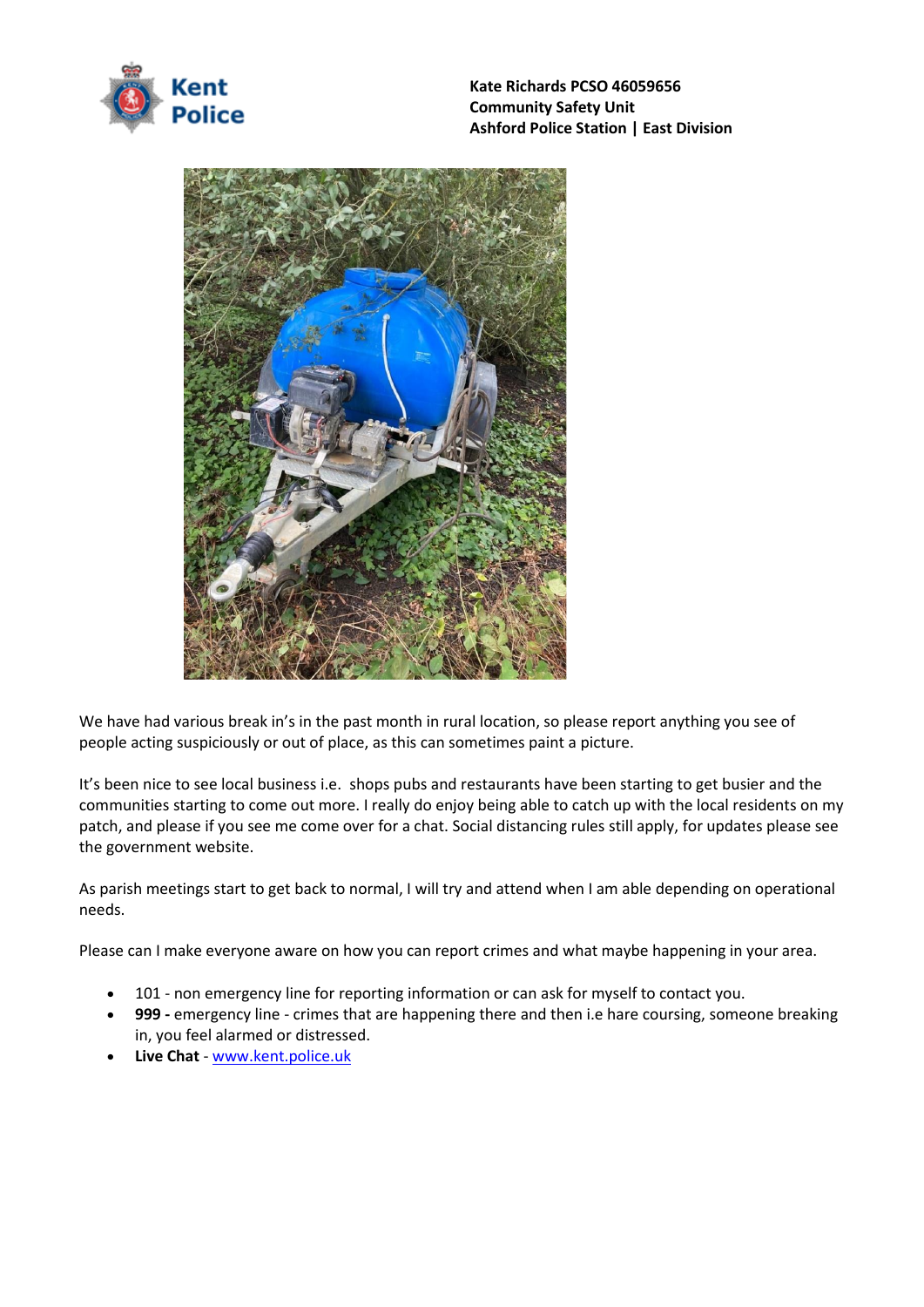

#### **Kate Richards PCSO 46059656 Community Safety Unit Ashford Police Station | East Division**



# What's happening in your area?

Get the latest crime statistics and advice, help us with appeals for information and find out what we're doing to tackle crime in your area.

C Live Chat

Click on the Chat Button - this is a quicker way of reporting and what is happening, and a person at our control room will be able to take your query talk you through and help you.

We **do not** monitor parish / Town Facebook or Twitter sites and this is not a suitable way of reporting things, other wise we are not aware.

• **Report -** this is on the same front page of the Kent police website - another easy way to report somethings to us. It will ask you various question and take you to the relevant agencies, to deal and help you with the problem. Some things that are reported to us are not always a police matter and could divert you to the council for example...

Things that need to be reported to the council that they deal with and is not necessary a police matter are the following: -

### **Nuisance Noise**

Nuisance noise is any loud or persistent noise that causes you ongoing concern or affects your quality of life. Your local [council](https://eur03.safelinks.protection.outlook.com/?url=https%3A%2F%2Fwww.gov.uk%2Ffind-local-council&data=02%7C01%7Ckatherine.richards%40kent.police.uk%7Cabc16bd19e0d43a3940e08d84f1ca02c%7Cf31b07f09cf940db964d6ff986a97e3d%7C0%7C0%7C637346331652517125&sdata=95R0oI5HZnGnq26vv53jFUxocMiLDNbEP2btydN%2BG3g%3D&reserved=0) should be your first contact for reporting nuisance noise as this isn't usually a matter for the police. However, if the situation feels like it may get heated or violent as a result of the noise we will intervene.

Common types of nuisance noise

Building and vehicle alarms

If the same alarm keeps going off this may qualify as nuisance noise, especially if it goes on for a long time and keeps people up late at night.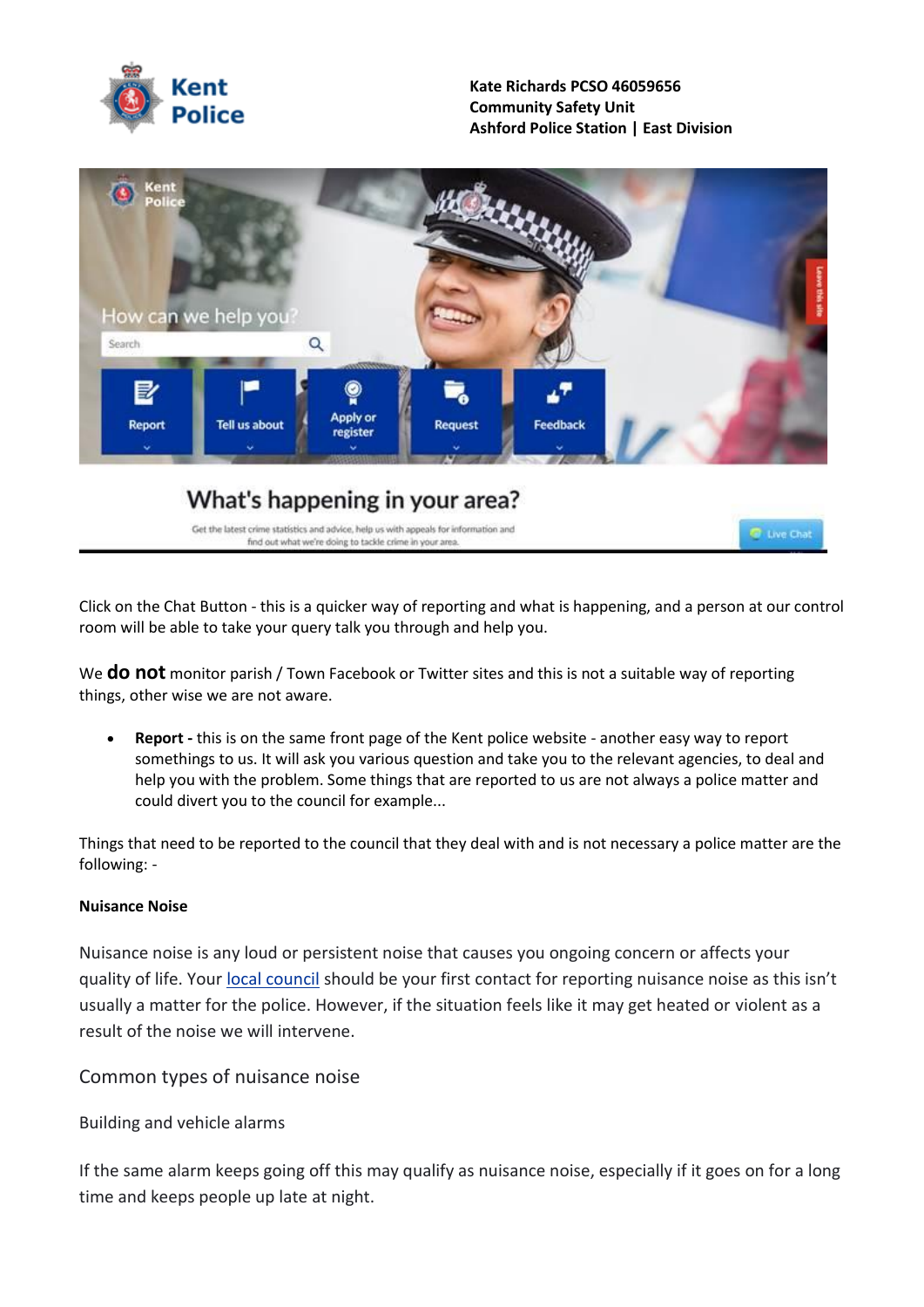

Noise from pubs and clubs

Pubs, clubs and other venues can contribute to nuisance noise by playing music too loud or later than their licence permits. This can be made worse by people talking loudly as they leave the venue or keeping the party going by turning up their vehicles' music systems.

## Construction sites

Construction companies and contractors must by law take all reasonable steps to control noise and work within certain times, usually from 7.30am to 6pm. If they want to work outside these times they must apply for a special permit from the local council.

# What is the impact?

Having to tolerate either constant or intermittent nuisance noise can be exhausting, especially if it happens through the night.

It can also make people feel isolated and helpless, unable to relax in their own homes. This can have extremely negative effects in the long term, so we take reports of ongoing nuisance noise very seriously.

# What you can do

If a building or car alarm is going off and there's clear evidence of criminal activity, such as a broken window or someone acting suspiciously nearby, call [999](tel:999) immediately.

If there's no evidence of criminal activity, we would always suggest trying to talk peacefully to the person responsible for the noise. They may already be trying to fix it. Unbelievable as it may seem, they may not even be aware of the problem.

If the person doesn't want to stop the noise completely, try to reach an amicable compromise, such as no music after 11pm.

If you feel you can't talk to the people involved, or they won't listen, contact the Environmental Health team at your local [council](https://eur03.safelinks.protection.outlook.com/?url=https%3A%2F%2Fwww.gov.uk%2Freport-noise-pollution-to-council&data=02%7C01%7Ckatherine.richards%40kent.police.uk%7Cabc16bd19e0d43a3940e08d84f1ca02c%7Cf31b07f09cf940db964d6ff986a97e3d%7C0%7C0%7C637346331652527082&sdata=Eg37X6G%2FZjeXQejO5mEAeiixb6R2eAuvPEzyOxFsOEM%3D&reserved=0). They'll be able to investigate and take steps to end the noise.

Fly-tipping and littering covers a range of items that people might discard in a public place, from large appliances like fridges to drugs-related paraphernalia like needles and syringes. Find out more below, including what you can do to help clean up your community.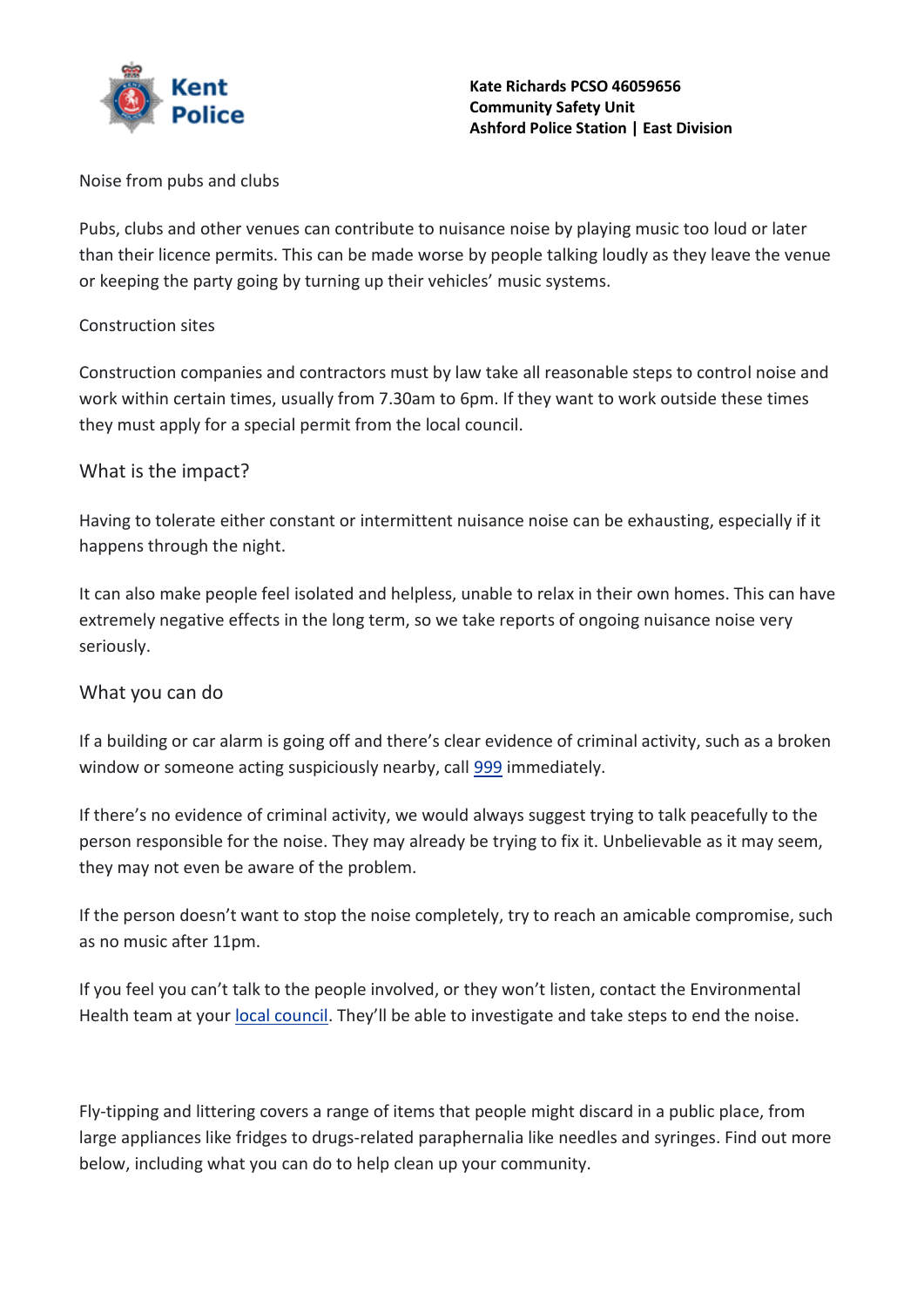

# Common types of littering

While the police will take action if we witness it happening, littering should usually be reported to your local [council](https://eur03.safelinks.protection.outlook.com/?url=https%3A%2F%2Fwww.gov.uk%2Ffind-local-council&data=02%7C01%7Ckatherine.richards%40kent.police.uk%7Cabc16bd19e0d43a3940e08d84f1ca02c%7Cf31b07f09cf940db964d6ff986a97e3d%7C0%7C0%7C637346331652527082&sdata=1lj0W%2B8AjdgI%2FGs3OudyrVTgqQUEvFzwFvt4BviHYO8%3D&reserved=0) as they can organise the removal of litter.

## General littering

General littering includes the dumping of household rubbish, either in plastic bags or as individual items. It also includes dog fouling in public places.

# Fly-tipping

Fly-tipping is the illegal dumping of large items or waste on public roads, land or into rivers. This could include large household appliances like washing machines or discarded materials from construction sites.

# Hazardous items

Equipment used for taking drugs, discarded drugs and items used during sex, such as condoms, represent a serious health risk to the general public. Your local council will want to remove these and make the area safe.

# What is the impact?

Fly-tipping and littering can be a health hazard, not to mention an eyesore. It can cause unpleasant smells, attract pests and create a dangerous environment for children, pets and wildlife in particular.

We've found that if the problem is not dealt with quickly, it can lead to an increase in fly-tipping in the area, making the unpleasant and unsafe area even larger and more obvious.

# What you can do

If you've witnessed littering or people leaving a mess in public, please don't attempt to remove the rubbish yourself in case there are hidden sharp or dangerous items. Contact your local [council](https://eur03.safelinks.protection.outlook.com/?url=https%3A%2F%2Fwww.gov.uk%2Ffind-local-council&data=02%7C01%7Ckatherine.richards%40kent.police.uk%7Cabc16bd19e0d43a3940e08d84f1ca02c%7Cf31b07f09cf940db964d6ff986a97e3d%7C0%7C0%7C637346331652537037&sdata=9032EGwrqO3RWfGbcvyz8B68bb5iBeIQak4yIQ%2Bvd2g%3D&reserved=0) who will arrange for the rubbish to be removed.

If you've witnessed fly-tipping or people discarding drug-related items, please photograph the discarded items if possible, and find the right antisocial [behaviour](https://www.kent.police.uk/ro/report/asb/asb-b/report-antisocial-behaviour/) reporting service using our online tool.

Digital Surgery - During the past months we have held 'digital surgery' with Sergeant Bloomfield. These 'surgeries' allow residents to contact us via live chat on the Kent Police website. They are a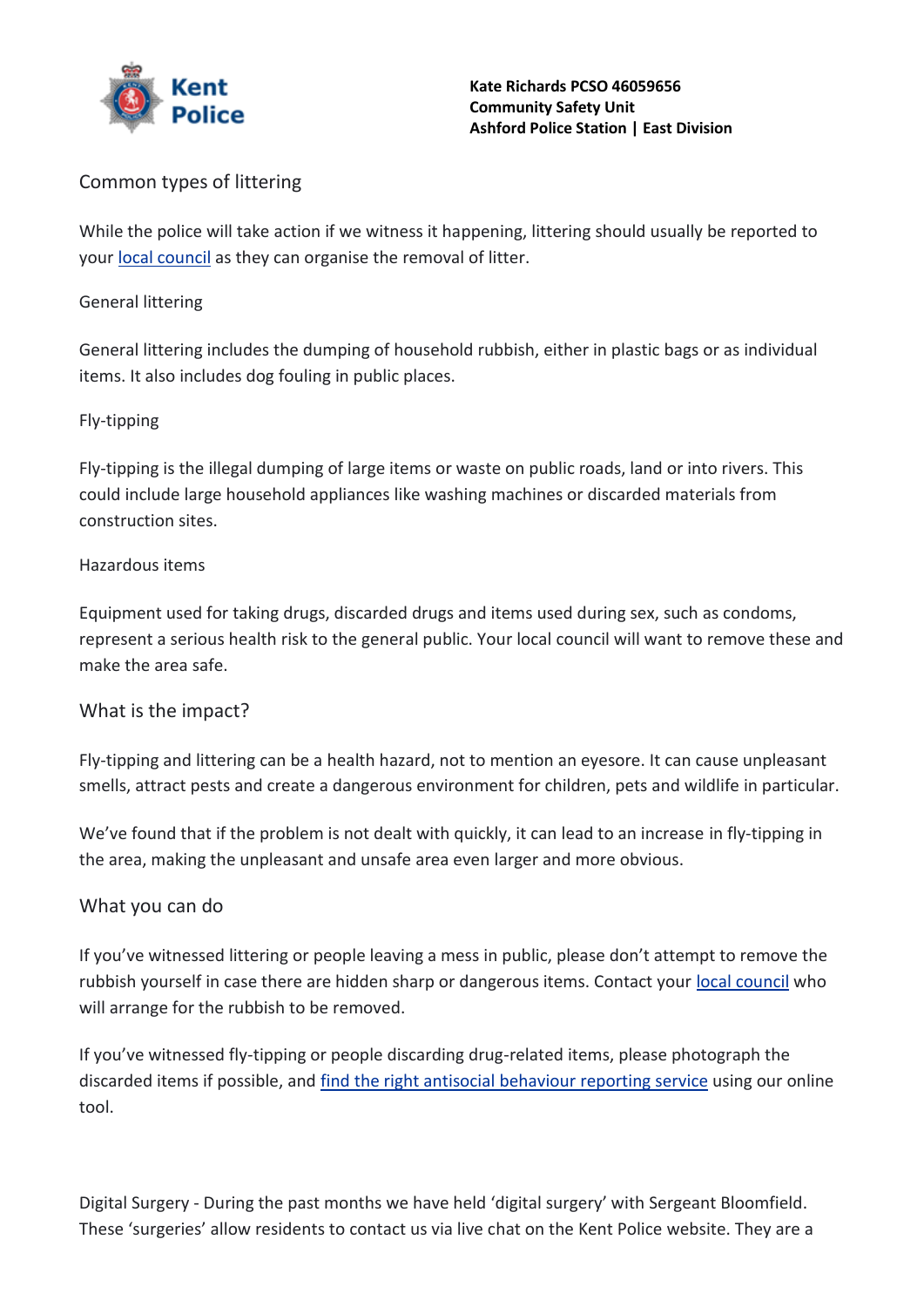

useful tool and I would encourage you to join in when they are taking place should you have anything that. I will update you all when we are doing another one for your local area, as we are rotating the areas that have a digital surgery. We have put this in place over the pass months, where we have been unable to attend town and parish meeting due to the COVID restrictions, or meeting have not been taking place in the usual way.

Please can I remind parishes that I will try and attend meets, as and when I can, and please do contact me if dates are coming up and you would like me to attend.



Ashford Mediation Service - helping people talk about and solve their problems and disputes

AMS is a charity that helps people across the Ashford Borough Council area with neighbourhood, family and intergenerational disputes; offering mediation services in the local community with the help of trained volunteer mediators. These services provide a way of enabling people to talk about problems and reach solutions, with the mediators. There are quite a variety of problems that the service can help deal with, such as:

- · Noisy neighbours
- · Children's behaviour
- · Pets' behaviour
- · Parking disputes
- · Boundary disputes/shared driveways
- · Harassment/Abusive behaviour

Early engagement of AMS when an issue arises is key to securing early solutions and preventing problems deteriorating to more damaging levels. As they deteriorate, they can often spread beyond the individuals originally involved to their extended families and friends and affecting other neighbours and the wider community. More extreme cases can turn from civil/community issues into criminal ones, an outcome that everyone wants to avoid.

Should you wish to contact AMS then please find below their details:

Ashford Mediation Service, Ashford Police Station, Tufton Street, Ashford TN23 1BT Tel: 01233 896237 Mob: 07845 914838 Email: [info@ashfordmediation.co.uk](mailto:info@ashfordmediation.co.uk) Website: [www.ashfordmediation.co.uk](http://www.ashfordmediation.co.uk/)